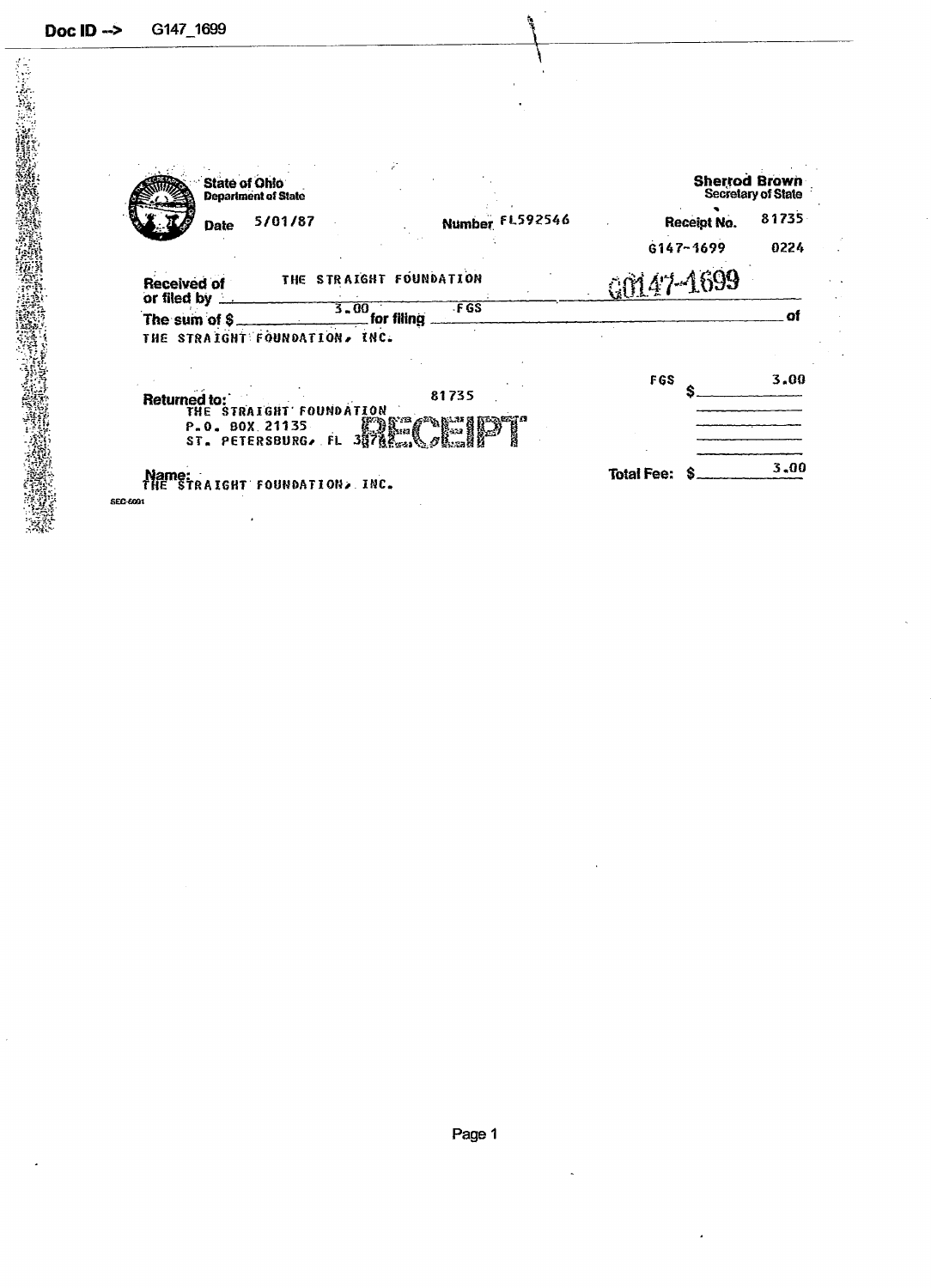控

 $\mathbf{h}$ 



It is hereby certified that the Secretary of State of Ohio has custody of the Records of Incorporation and Miscellaneous Filings; that said FGS records show the filing and recording of: ...

THE STRAIGHT FOUNDATION, INC.

United States of America<br>State of Ohio<br>Office of the Secretary of State



**SEC 6002** 

 $6147$  $1701$  of <sub>-</sub>at Frame. Recorded on Roll ... the Records of Incorporation and Miscellaneous Filings.

Witness my hand and the seal of the Secretary of State, at the 

A.D.  $19 - 87$ .

Olumat lizeman **Sherrod Brown** 

Secretary of State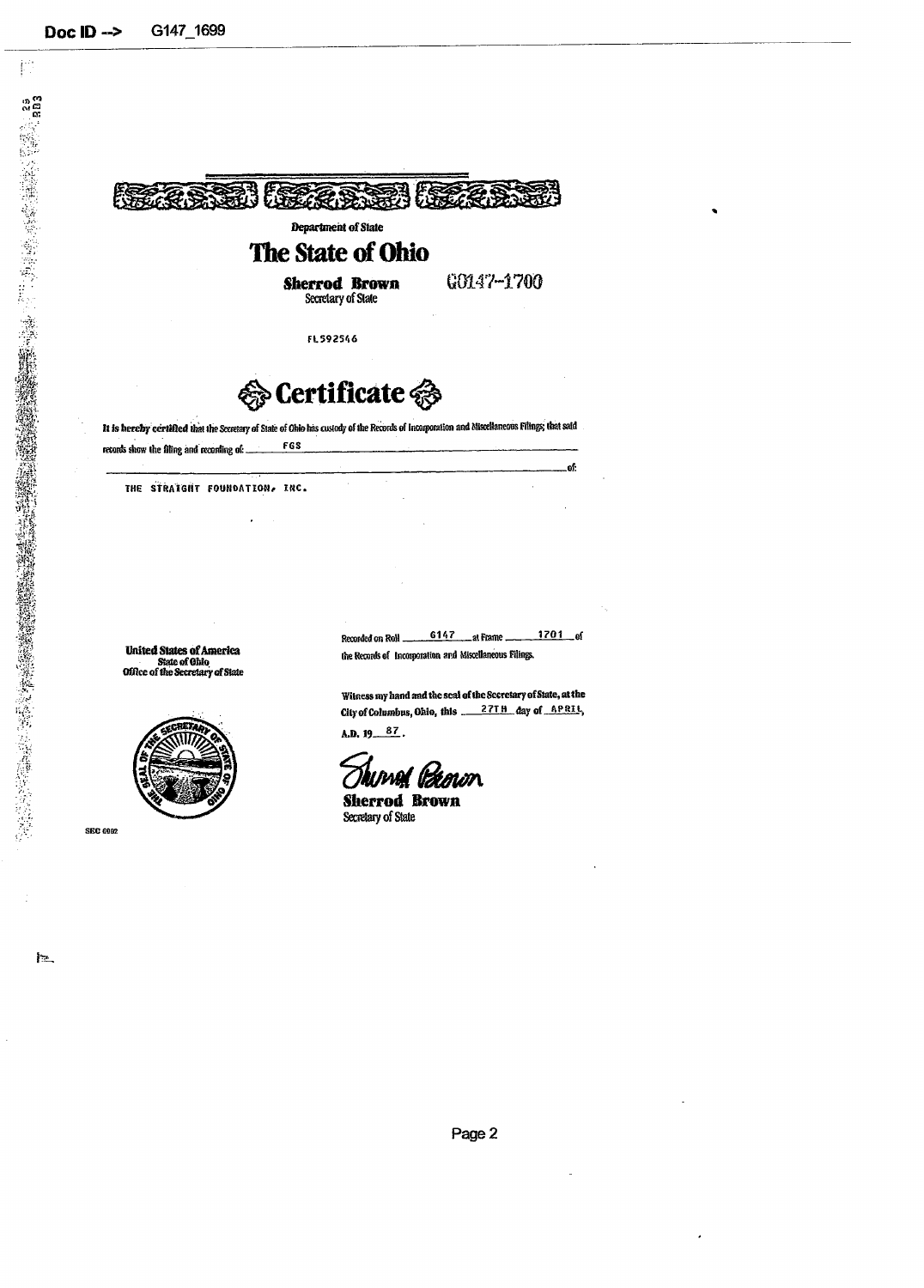| Secretary of State<br>Form FGS                                                                                          | $0.0147 - 1701$                                                         | Number 5925016<br>Arproved <i>PS</i><br>4-878<br>Date.<br>\$3.00<br>Feel |
|-------------------------------------------------------------------------------------------------------------------------|-------------------------------------------------------------------------|--------------------------------------------------------------------------|
|                                                                                                                         | CERTIFICATE OF CHANGE OF DESIGNATED AGENT<br>ΩF<br>FOREIGN CORPORATIONS |                                                                          |
|                                                                                                                         | THE STRAIGHT FOUNDATION, INC.<br>(Name of Corporation)                  |                                                                          |
| a corporation organized under the laws of the State of _                                                                |                                                                         | Florida                                                                  |
| and licensed to do business in Ohio, hereby appoints __<br>1700 Central Trust Center<br><b>Fifth &amp; Main Streets</b> | Cincinnati                                                              | Charles Kelly, Esquire<br>(Name of New Agent)<br>Hamiton                 |
| (Street)                                                                                                                | (City, Village or Township                                              |                                                                          |
| County, Ohio, 25202-4116 to succeed Barbara Wiethe  . as its designated<br>(Zip Code)                                   | (Name of Former Agent)                                                  |                                                                          |
| agent for service of process, notice or demand required or permitted by statute to be                                   |                                                                         |                                                                          |
|                                                                                                                         |                                                                         |                                                                          |
| served upon the corporation in the State of Ohio.                                                                       |                                                                         |                                                                          |
|                                                                                                                         |                                                                         |                                                                          |
|                                                                                                                         |                                                                         | THE STRAIGHT FOUNDATION, INC                                             |
|                                                                                                                         |                                                                         |                                                                          |
|                                                                                                                         |                                                                         |                                                                          |
|                                                                                                                         |                                                                         |                                                                          |
| Name and Title of Person Signing:                                                                                       | President                                                               | <b><i>GK ASSISIANISSEIXEISUM</i></b><br>(Strike out inapplicable title)  |
|                                                                                                                         |                                                                         |                                                                          |
|                                                                                                                         | Instructions                                                            | (President, WXAXXXXXdentxxSeconetarx                                     |

- he statutory agent for a corporation may be (a) a matural person more is a resident of<br>hio, or (b) an Ohio corporation or foreign corporation licensed in Ohio which has a<br>usiness address in this state and is explicitly aut
- ) A certificate of change of designated agent must be signed by the President, Vice-President,<br>, Assistant Vice-President, Secretary or Assistant Secretary, R.C. 1703.041(K).
- 3) The agent's complete street address must be given; a post office box is not acceptable. «.C. 1703.041(8).

4) The filing fee for a certificate of change of designated agent is \$3.00.' R.C. 1703.041(1).